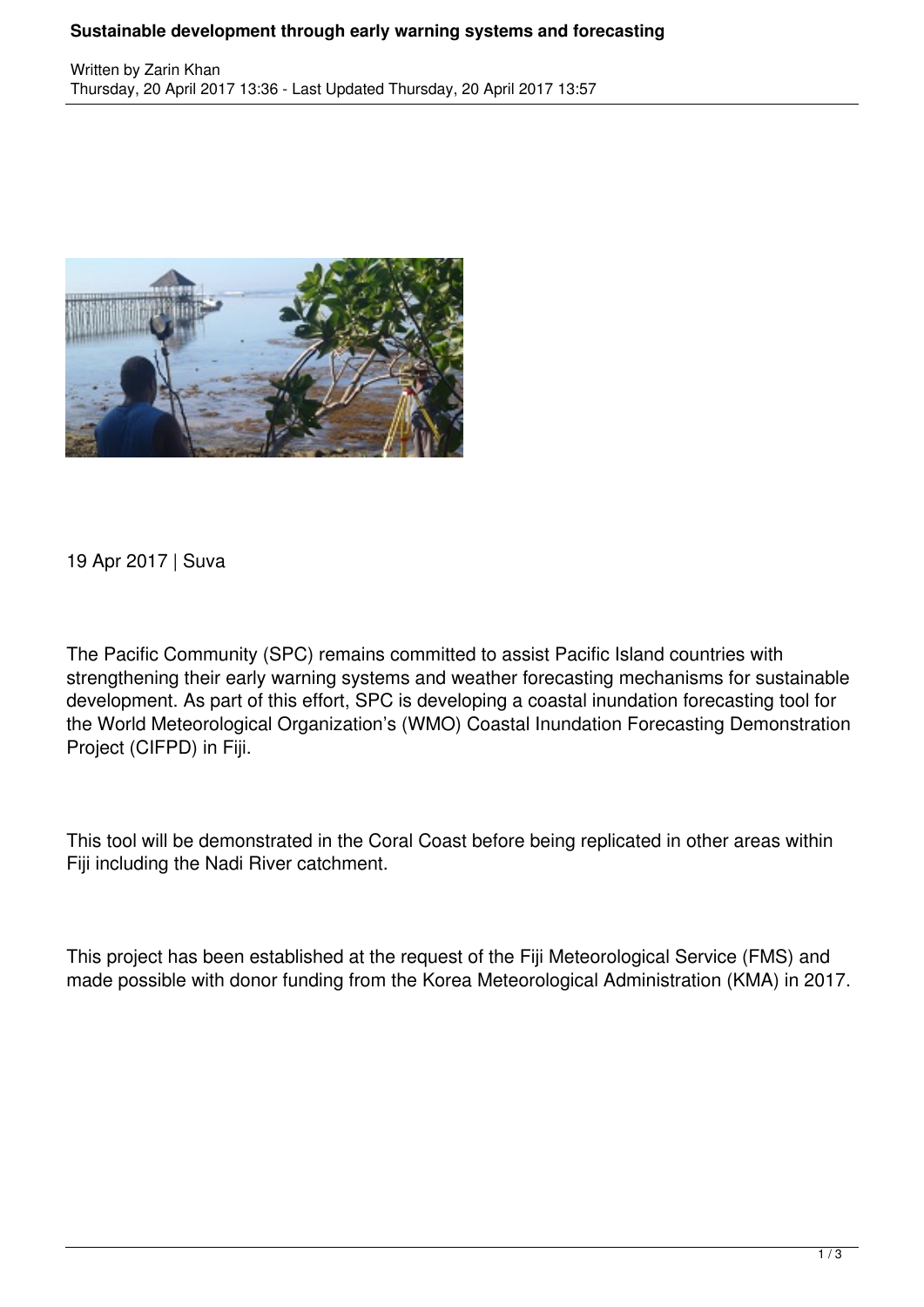The Fiji Meteorology Service Director, Ravind Kumar said, "Ultimately, we want to ensure resilience and sustainability for coastal communities. This tool will contribute towards saving lives, coastal infrastructure and assist with decision and policy making, especially with regards to infrastructure in coastal areas."

It has been noted that the livelihoods of people living in low lying coastal areas and infrastructure are at risk due to increasing coastal inundations. Coastal inundation is the flooding of normally dry, low-lying coastal land caused by severe weather events.

The CIFDP aims to build a multi-hazard early warning operational forecasting system – using oceanographic and hydrological evidence – to provide flood forecasts for areas at risk of inundation from both ocean and river sources.

SPC's role will see the development and integration of storm surge, tides, and sea surface height anomalies to assist the early warning forecasts. This will no doubt allow countries to sustainably respond to ocean and climate changes for improved and progressive economic growth.

SPC has previously worked with partners on the Changing Waves and Coasts in the Pacific (WACOP) Project which utilised latest research tools to assess baseline wave climate and its variability as well as the predicted changes in wave climate in the Pacific region.

Acting Director for SPC's Geoscience Division Akuila Tawake said that understanding the wave climate in the Pacific region is important for climate change adaptation and risk reduction. While WACOP provided an important baseline, SPC is now in a position to develop reliable coastal inundation forecasting in partnership with the Fiji Meteorological Service.

The project will also provide specialised training for disaster managers and forecasters.